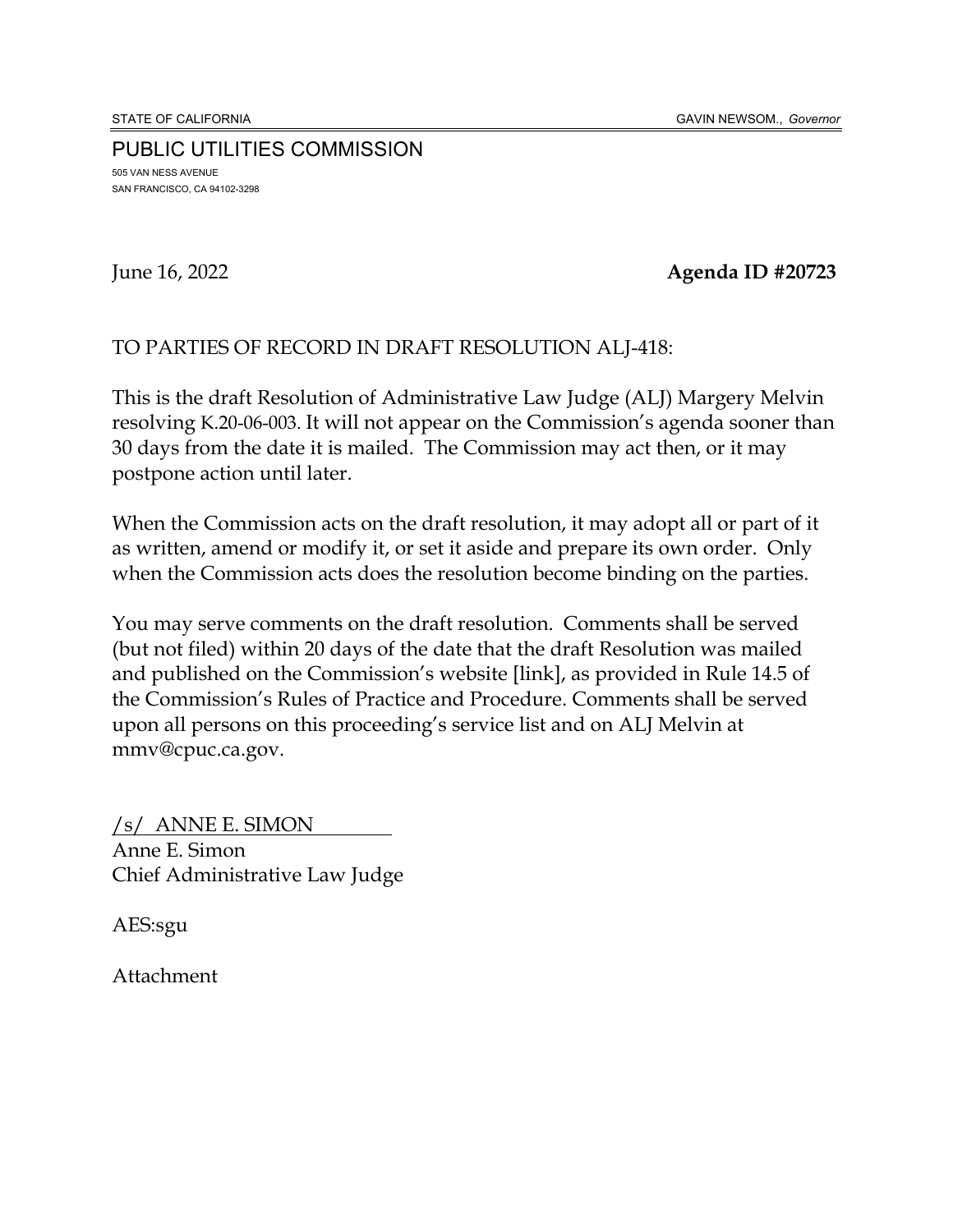#### **PUBLIC UTILITIES COMMISSION OF THE STATE OF CALIFORNIA**

Resolution ALJ-418 Administrative Law Judge Division [Date]

## **R E S O L U T I O N**

RESOLUTION ALJ-418. Resolves K.20-06-003, the Appeal of David Gorgoyan, doing business as Celebrity Rides (PSG-5146, TCP 35518-B) from Citation Number F-5663.

#### **SUMMARY**

This resolution resolves the appeal of David Gorgoyan, doing business as  $(d/b/a)$ Celebrity Rides, from Citation Number F-5663 by the California Public Utilities Commission's Transportation Enforcement Branch, South Consumer Protection and Enforcement Division. Specifically, in Citation F-5653, the Commission's Transportation Enforcement Branch, South Consumer Protection and Enforcement Division alleged that David Gorgoyan, an individual (d/b/a) Celebrity Rides operated as a charter-party carrier during the Investigation Period with a suspended license and did not have evidence of Public Liability and Property Damage insurance coverage in effect and on file with the Commission during the Investigation Period. The appeal is denied, and the penalty amount is due in full. K.20-06-003 is closed.

## **BACKGROUND**

The California Public Utilities Commission (Commission) regulates charter-party carriers of passengers primarily pursuant to the Passenger Charter-Party Carriers' Act (Public Utilities Code Section 5351, *et seq*.). Pursuant to Resolution ALJ-187, issued by the Commission on September 22, 2005, the Consumer Protection and Enforcement Division (CPED) is authorized to issue citations to various classes of transportation carriers for violation of the Public Utilities (Pub. Util.) Code and/or Commission orders. In turn, a carrier issued such citation may accept the fine or contest it through a process of appeal under Resolution ALJ-299.

On May 7, 2020, the Commission's Transportation Enforcement Branch, South Consumer Protection and Enforcement Division (CPED) issued Citation F-5663 to David Gorgoyan, an individual (d/b/a) Celebrity Rides (Appellant or Celebrity Rides) (*collectively referred to as*, parties) for violations of Pub. Util. Code Sections (§§) 5374, 5378.1, 5381, 5389, 5391, and General Order (G.O.) 115-G, G.O. 157-E, Part(s) 5.02, 6.01,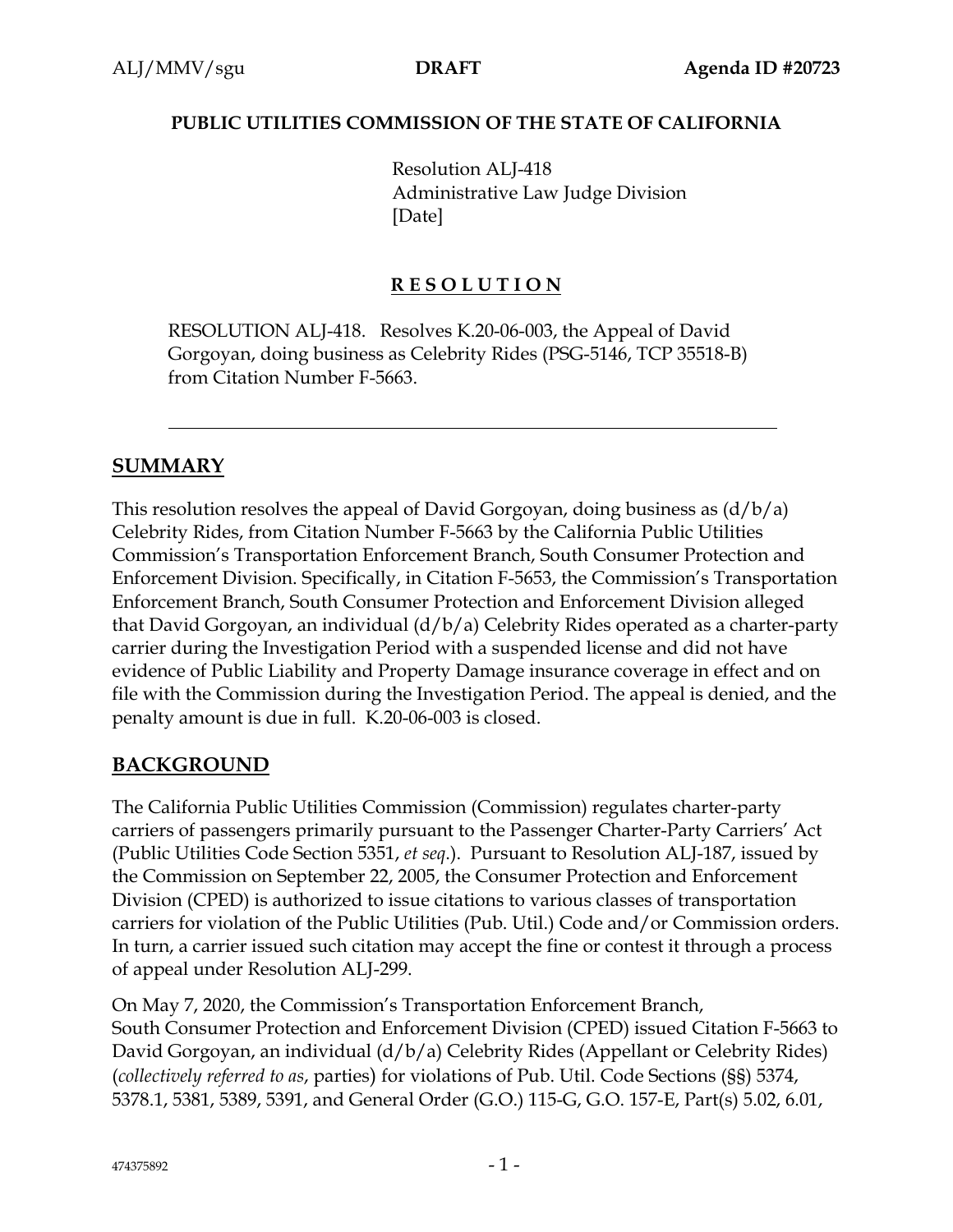and 10, and California Vehicle Code (CVC) Section 1808.1. The underlying investigation covered the period of April 1, 2018 through September 30, 2019. The citation was issued for the following violations:

- 1. Operated as a charter-party carrier without evidence of Public Liability and Property Damage (PL&PD) insurance coverage in effect and on file with the Commission in violation of Pub. Util. Code § 5391 and G.O. 115-G [331 counts];
- 2. Engaged at least 9 employee-drivers without evidence of workers' compensation insurance in effect and on file with the Commission and while operating on a suspended license in violation of Pub. Util. Code § 5378.1 [9 counts];
- 3. Failed to enroll 9 drivers in the Department of Motor Vehicles (DMV) Employer Pull Notice (EPN) Program in violation of Pub. Util. Code § 5374(a)(1)(D), G.O. 157-E, Part 5.02 and the California Vehicle Code (CVC) § 1808.1 [9 counts];
- 4. Failed to enroll 9 drivers in the Controlled Substance and Alcohol Testing Certification Program for Pre-Employment Testing in violation of Pub. Util. Code § 5374(a)(1)(I) and G.O. 157-E, Part 10 [9 counts]; and
- 5. Failed to produce and provide access to records in violation of Pub. Util. Code §§ 5381 and 5389 and G.O. 157-E, Part 6.01 [1 count].

Citation Number F-5663 includes a \$20,000 penalty for the above 359 counts.

On June 1, 2020, Appellant timely filed the instant appeal of Citation Number F-5663. CPED filed a compliance filing on June 12, 2020, which included a case summary of the underlying investigation.

## **RESOLUTION OF THE APPEAL**

The Commission held an appeal hearing on July 29, 2021. Both parties appeared at the hearing represented by legal counsel. At the hearing, both parties were informed of the right to call, examine, and cross-examine witnesses and offer exhibits. The assigned Administrative Law Judge (ALJ) informed both parties of the burden of proof for the appeal at the hearing and gave parties the opportunity to ask questions.

Under ALJ-299, CPED has the burden to prove, by a preponderance of the evidence, that the citation was issued in compliance with the law and the Commission rules, and that the penalty amount is just and reasonable. Then the burden shifts to the Appellant to prove, by a preponderance of the evidence, that a violation did not occur or that the amount of the penalty is inappropriate.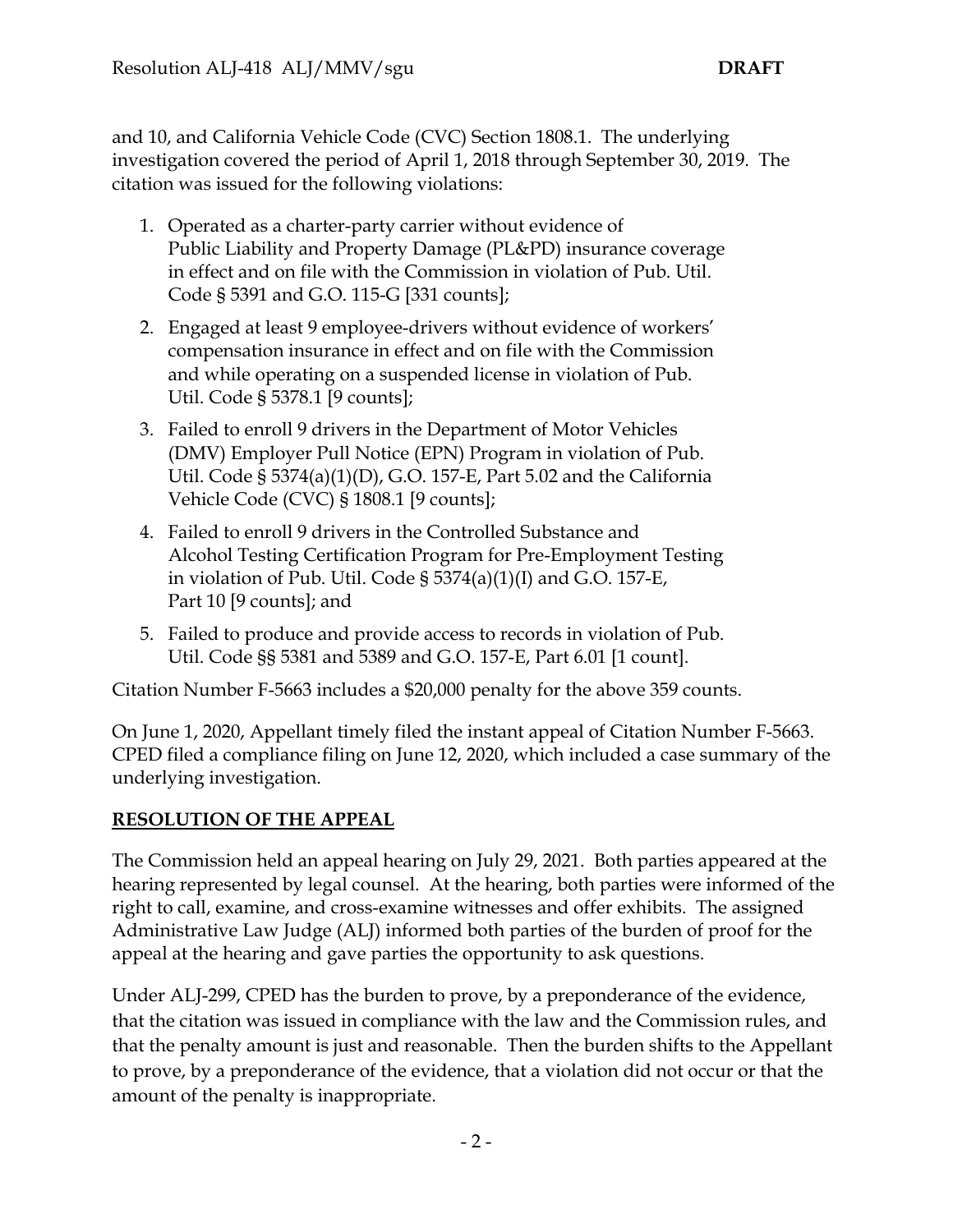1. First Violation in Citation No. F-5663: Operated as a charter-party carrier without evidence of Public Liability and Property Damage (PL&PD) insurance coverage in effect and on file with the Commission in violation of Pub. Util. Code § 5391 and G.O. 115-G [**331 counts**];

To uphold the first violation in Citation No. F-5663, the Commission would be required to find that, as a matter of fact, Appellant operated as a charter-party carrier during the Investigation Period with a suspended license. Additionally, the Commission would be required to find that, as a matter of fact, Appellant had employees, but did not have evidence of PL&PD insurance coverage in effect and on file with the Commission during the Investigation Period.

At the evidentiary hearing on July 29, 2021, CPED's witnesses, Investigators Steve Esguerra and Haydee Clarke, testified to the following sequences of events:

- On May 18, 2018, the Commission mailed Appellant an Order of Suspension, suspending Celebrity Rides effective May 18, 2018 for failure to maintain adequate insurance.
- On May 30, 2018, Appellant submitted invalid PL&PD policy.
- On April 30, 2019, the Commission mailed Appellant a Notice of Impending Suspension, requesting evidence of PL&PD insurance.
- On May 30, 2019, the Commission mailed Appellant an Order of Suspension for failure to maintain adequate insurance.
- On August 20, 2019, the Commission mailed the Appellant an Order of Suspension for failure to maintain a valid certificate of insurance on file.
- On September 9, 2019, Appellant e-mailed PL&PD Certificate dated [May 30, 2019].
- On October 2, 2019, Investigator Clarke provided appointment letter to Appellant, requesting records of PL&PD insurance from May 30, 2018, to May 20, 2020, workers' compensation insurance records from April 12, 2018, to April 12, 2019, and to appear at Commission's LA office on October 15, 2019.
- On October 28, 2019, Appellant e-mailed Investigator Clarke attesting Appellant did not have commercial insurance during the Investigation Period and did not need it because he did not have employees.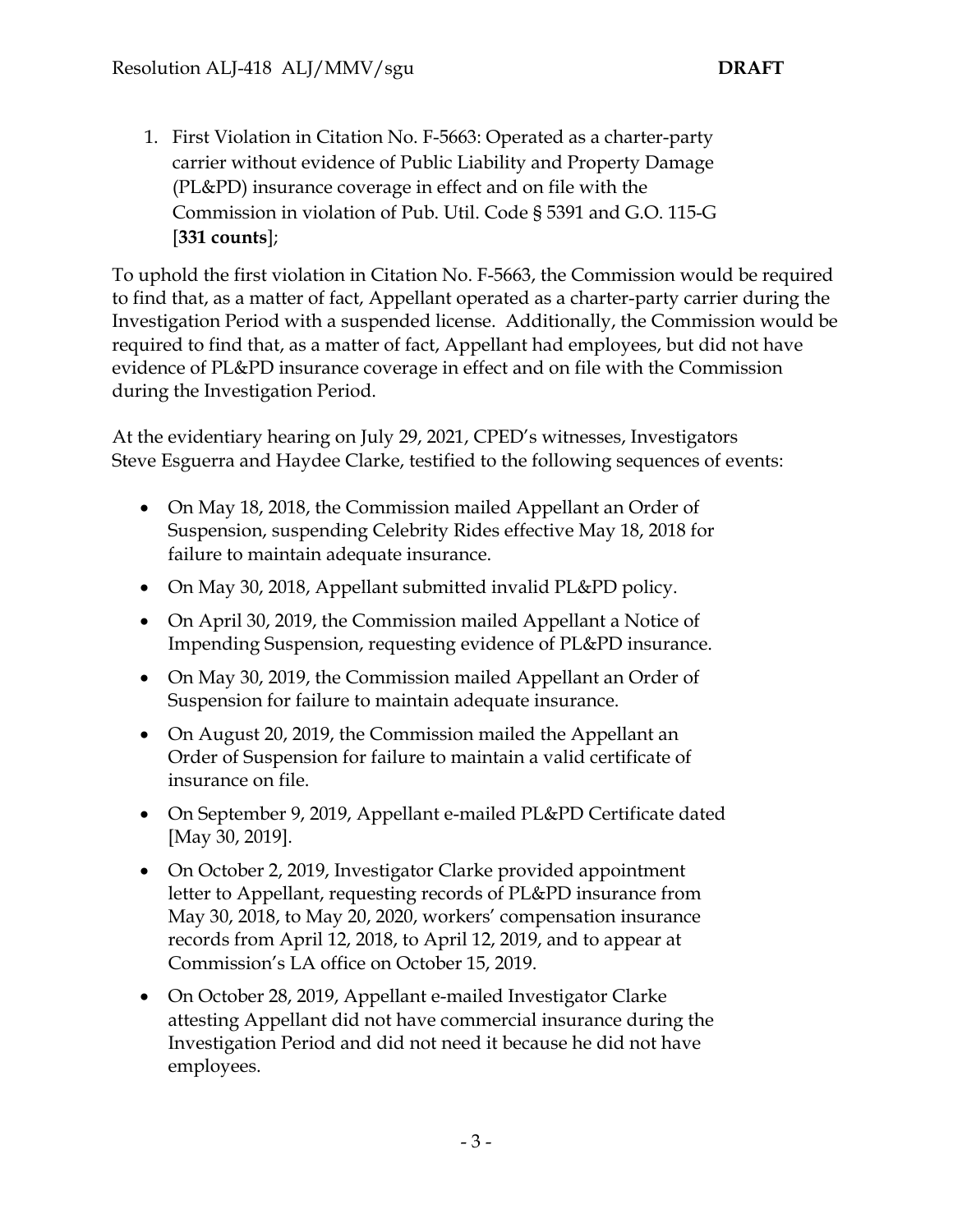- On November 4 and November 5, 2019, Los Angeles International Airport (LAX) sent records of Celebrity Rides TCP 35518-B with three different vehicles on their account. One vehicle was at LAX nine different days between June 3, 2018, to July 22, 2018.
- On November 11, 2019, Lloyd's of America confirmed that that there was no record of Appellant's PL&PD insurance policy with the Lloyd's Market and that the National Association of Insurance Commissioners (NAIC) database did not recognize Appellant's NAIC number.
- On November 26, 2019, Uber provided trip receipts and payment statements (waybills) for Celebrity Rides TCP 35518-B, indicating that ten drivers drove between May 30, 2018, to September 30, 2019 while Appellant's TCP was suspended.

During the evidentiary hearing on July 29, 2021, Appellant tried to establish that he complied with the requirements of a TCP because Celebrity Rides did not have any employees, and therefore was not required to have PL&PD insurance.<sup>1</sup> Instead, Appellant testified that he only had ridesharing insurance through State Farm, which was both legal and sufficient for himself. Additionally, the drivers who drove his vehicles were not his employees, rather they were independent contractors with Uber, who rented his vehicles, and held their own ridesharing insurance.<sup>2</sup>

Following hearing, briefs were ordered via ruling.<sup>3</sup> Parties were ordered to address what constitutes an employee versus a rideshare company, and whether the nine drivers that utilized Appellant's TCP number during the Investigation Period were employees. Only CPED filed a brief on this issue.

On brief, CPED explained that Celebrity Rides is not a rideshare, but is a Class-B charter-party carrier and is therefore subject to the Commission's requirement to have valid PL&PD insurance on file. G.O. 157-E specifies the difference between a Transportation Network Company (TNC), such as Uber, versus a TCP. Unlike a TCP, a TNC connects riders to drivers who utilize **their personal vehicles**, not vehicles purchased for *commercial purposes*. As CPED noted, "Uber shall not use the services of another carrier (sub-carrier) that provides the vehicle and the driver, unless the second carrier holds Commission authority as a charter-party carrier."<sup>4</sup>

<sup>1</sup> Reporters Transcript (RT) at 95, lines 21 to26; and p.97, lines 4 to 9.

<sup>2</sup> RT at 88, lines 8 to24; RT at 85 at line 18; RT at 87 lines 7 to 12.

<sup>3</sup> August 20, 2021 ALJ Ruling at 2.

<sup>4</sup> CPED Opening Brief at 5.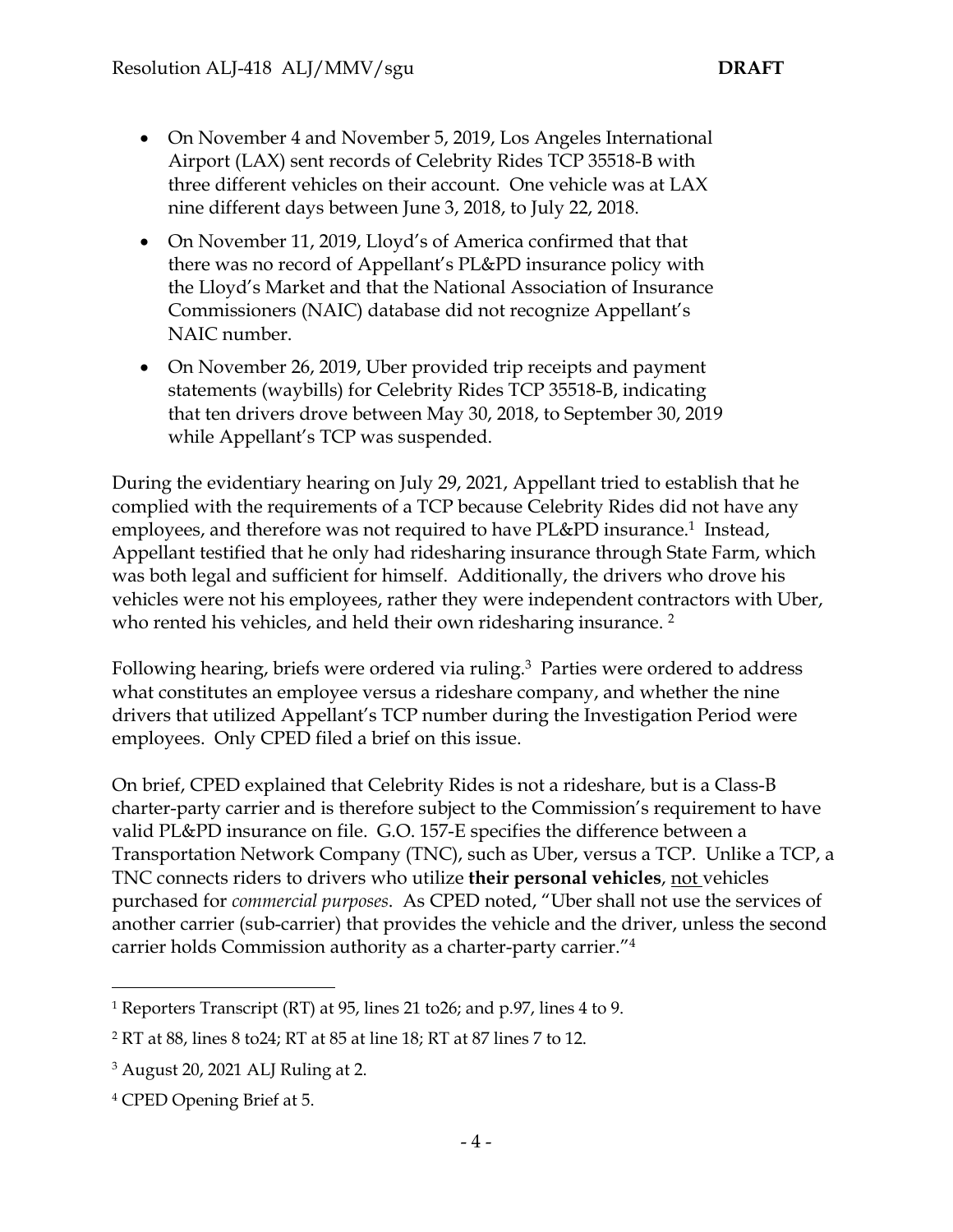CPED investigation showed that Appellant contracted with Uber under its TCP certificate as a licensed subcarrier. Pursuant to G.O. 157-E, Uber requested Appellant's TCP certificate information, a list of drivers, vehicle information, and proof of insurance. Although CPED showed Appellant's purported insurance policies did not exist, nonetheless, Appellant provided the requested information to present itself as a valid TCP. Despite providing Uber the list of drivers operating under his TCP number, Appellant testified the vehicles Appellant rented were not for their personal use.<sup>5</sup> If the drivers sub-contract directly with Uber for ridesharing, they would have utilized their personal vehicles to provide rides, and not Appellant's commercial vehicles. Although Appellant denied operating as a TCP, CPED shows the Appellant complied with Uber's requests which meet Commission requirements for TNCs contracting with TCPs. Thus, by providing both the "vehicle and a driver"<sup>6</sup> under its TCP number, Appellant operated as a Class-B charter-party carrier.

On brief, CPED explained that because the drivers used Appellant's TCP number, they are subject to the Commission's requirement to have valid PL&PD insurance on file. When a TCP number is required to perform a service, such as contracting with Uber as a sub-carrier, the TCP number ultimately provides access to customers that would be unavailable without it. As such, anyone utilizing a TCP number and benefitting from it is subject the Commission's requirements for TCPs. CPED's investigation determined that the nine drivers utilized Appellant's TCP number and vehicles to "get access to customers that they could not access without the TCP number."<sup>7</sup> So, by operating under Appellant's TCP number as employees, Appellant and the nine drivers were required to have PL&PD insurance coverage.

Based on the testimony and evidence produced by CPED, CPED met their burden to show that Appellant operated as a charter-party carrier for a total of 331 days without evidence of PL&PD insurance coverage in effect and on file with the Commission in violation of Pub. Util. Code § 5391 and G.O. 115-G.

2. Second Violation in Citation No. F-5663: Engaged at least nine employee-drivers without evidence of workers' compensation insurance in effect and on file with the Commission in violation of Pub. Util. Code § 5378.1 [**9 counts**];

To uphold the second violation in Citation No. F-5663, the Commission must find that Appellant operated as a charter-party carrier during the Investigation Period with a

<sup>5</sup> RT at 101, lines 11 to 27; 103, lines 6 to 11.

<sup>6</sup> G.O. 157-E.

<sup>7</sup> CPED Opening Brief at 6.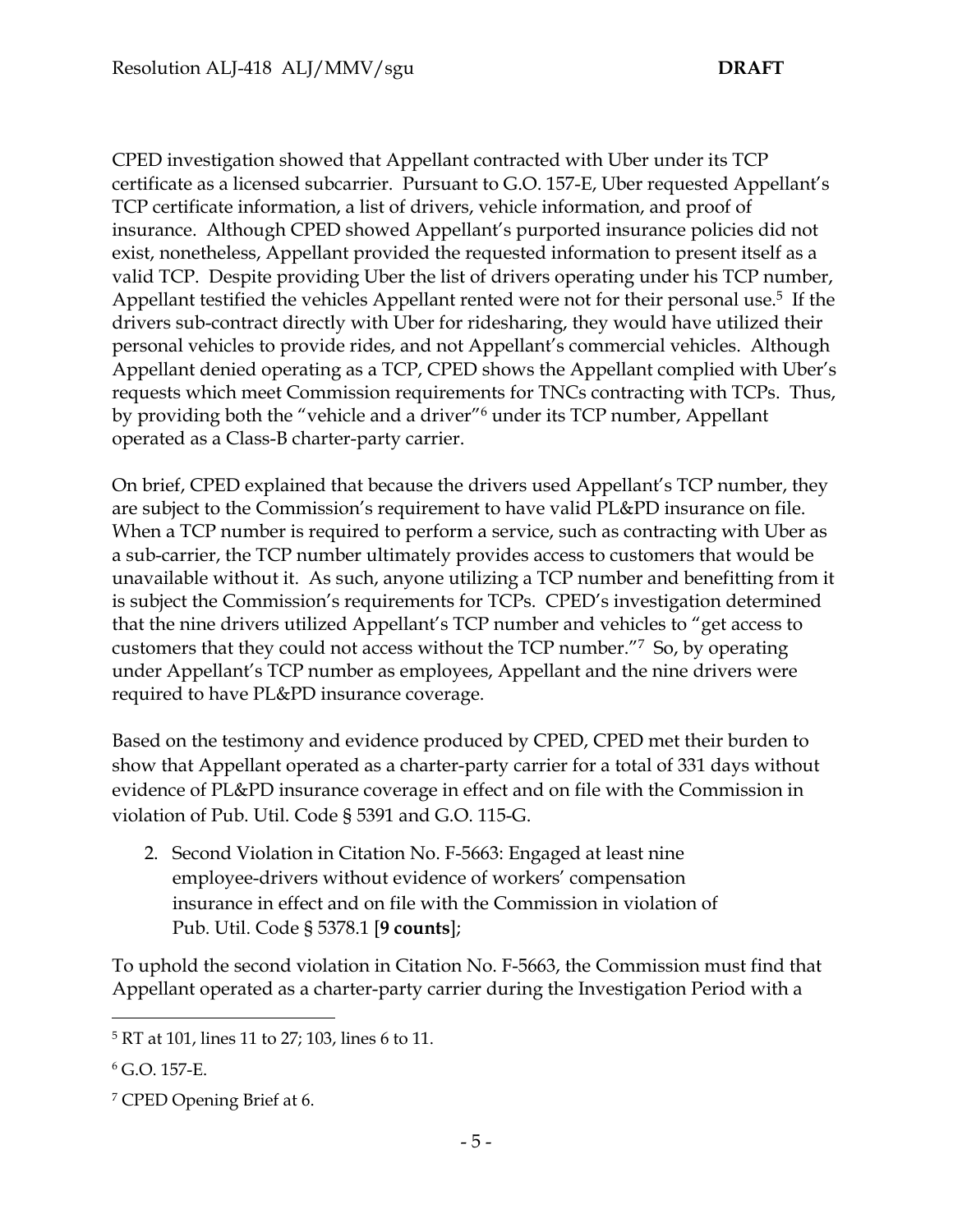suspended license. Pub. Util. Code § 5378.1 requires every charter-party carrier to have a certificate of workers' compensation coverage for its employees. During its investigation, CPED learned that Appellant engaged the services of nine employeedrivers without evidence of workers' compensation insurance.

At the evidentiary hearing, CPED's Investigators testified to the following documents included in the compliance filing:

- On September 9, 2019, Appellant e-mailed PL&PD policy certificate, indicating that he did not have workers' compensation insurance. <sup>8</sup>
- Uber way bills listing Appellant's nine employee-drivers.<sup>9</sup>
- On February 19, 2018, Appellant attested he did not have employees on the Workers' Compensation Declaration Form.
- On March 15, 2019, Appellant attested he did not have employees on the Workers' Compensation declaration Form.

During the evidentiary hearing, Appellant explained that while he knows the nine drivers listed on the Uber waybills, they are independently contracted with Uber.<sup>10</sup>

The resolution of the first violation establishes that the nine drivers were not independent contractors with Uber, rather they were Appellant's employees. The Uber waybills show that the nine listed employee-drivers utilized Appellant's TCP number. The Appellant was therefore subject to the Commission's requirement that the drivers be covered by an existing workers' compensation policy.

Based on the testimony and evidence cited above, CPED met the burden to show that Appellant engaged at least nine employee-drivers without evidence of workers' compensation insurance in effect and on file with the Commission in violation of Pub. Util. Code § 5378.1.

3. Third Violation in Citation No. F-5663: Failed to enroll 9 drivers in the Department of Motor Vehicles (DMV) Employer Pull Notice (EPN) Program in violation of Pub. Util. Code § 5374(a)(1)(D),

<sup>8</sup> CPED Compliance Filing at Attachment 7.

<sup>&</sup>lt;sup>9</sup> CPED Compliance Filing at Attachment 12.

<sup>10</sup> RT at 85 to 86.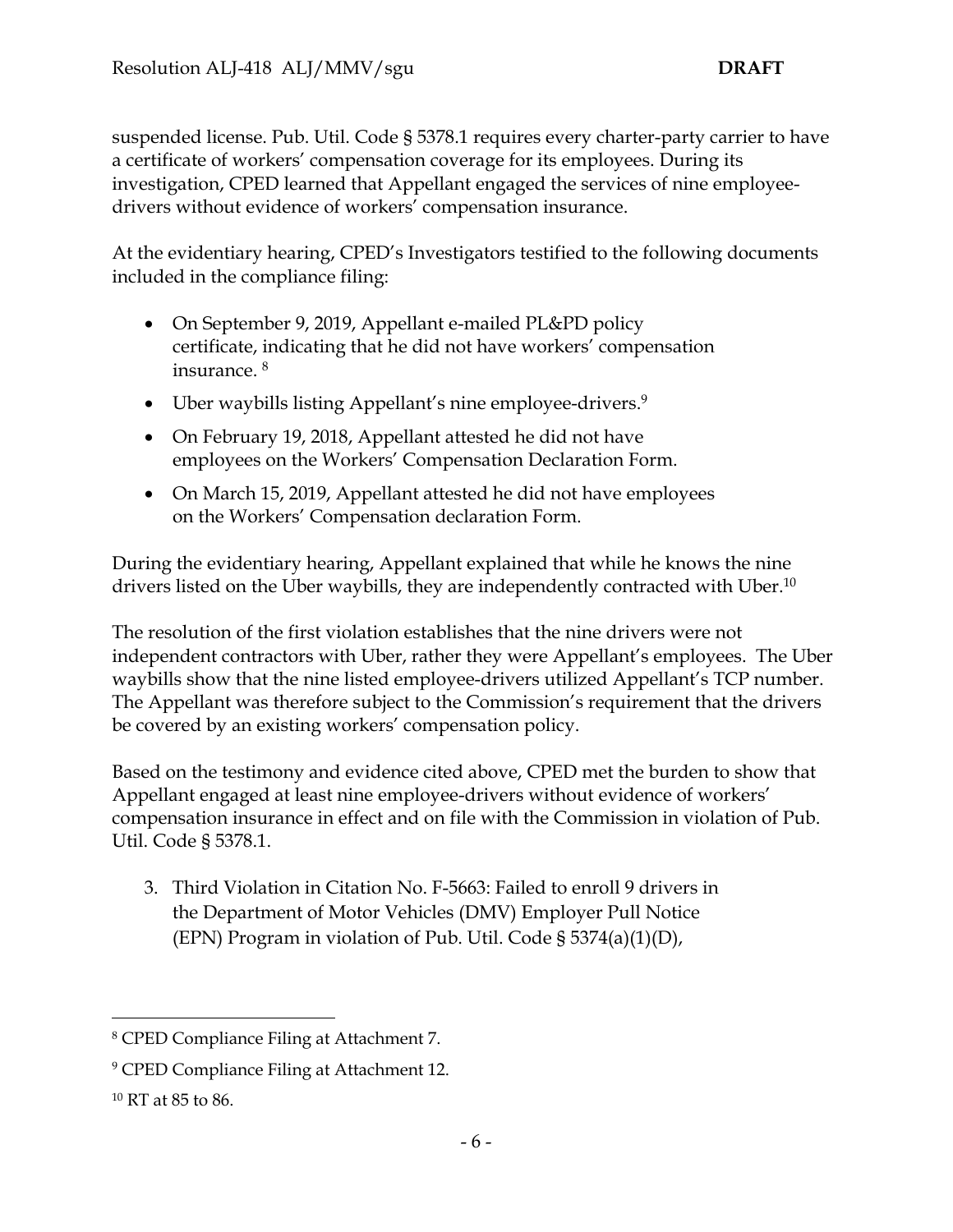G.O. 157-E, Part 5.02 and the California Vehicle Code (CVC) § 1808.1 [**9 counts**];

To uphold the third violation in Citation No. F-5663, the Commission must find as a matter of fact that Appellant engaged nine employee-drivers working prior to enrollment in the DMV's EPN Program in violation of Pub. Util. Code §5374(a)(1)(D) and 5381 and G.O. 157-E, Part 5.02., and the California Vehicle Code (CVC) § 1808.1.

During the investigation, CPED discovered that Appellant engaged nine employee-drivers during Investigation Period before enrolling them in the DMV's EPN Program.

As detailed in the resolution for the first and second violations, Appellant communicated to CPED staff that he did not have any employees. During the evidentiary hearing, Appellant maintained this assertion and testified that since he was the only employee, only Appellant was enrolled in the DMV's EPN Program. <sup>11</sup>

During the evidentiary hearing, Investigator Esguerra testified to documents in CPED's Compliance Filing, showing that Appellant's nine employee-drivers were not enrolled in the EPN Program.<sup>12</sup> On October 28, 2019, CPED reviewed the DMV EPN system and confirmed that only Appellant, David Gorgoyan dba Celebrity Rides, was enrolled under requestor code DB604.<sup>13</sup> Table 2 in CPED's Compliance Filing lists the days Appellant's nine employee-drivers listed on Uber's waybills operated without being enrolled in the EPN Program.<sup>14</sup> The filing indicates that all drivers drove for a period of time during the Investigation Period.

Based on the testimony and evidence cited above, CPED has met the burden to show that Appellant engaged at least nine employee-drivers before enrolling them in the DMV's EPN Program in violation of Pub. Util. Code §5374(a)(1)(D) and 5381 and G.O. 157-E, Part 5.02., and the California Vehicle Code (CVC) § 1808.1.

4. Fourth Violation in Citation No. F-5663: Failed to enroll nine drivers in the Controlled Substance and Alcohol Testing Certification Program for Pre-Employment Testing in violation of Pub. Util. Code § 5374(a)(1)(I) and G.O. 157-E, Part 10 [**9 counts**];

 $11$  RT at 85 to 86.

<sup>12</sup> RT at 52 to 53.

<sup>&</sup>lt;sup>13</sup> CPED Compliance Filing at 9; Attachment 17.

<sup>14</sup> CPED Compliance Filing at 10.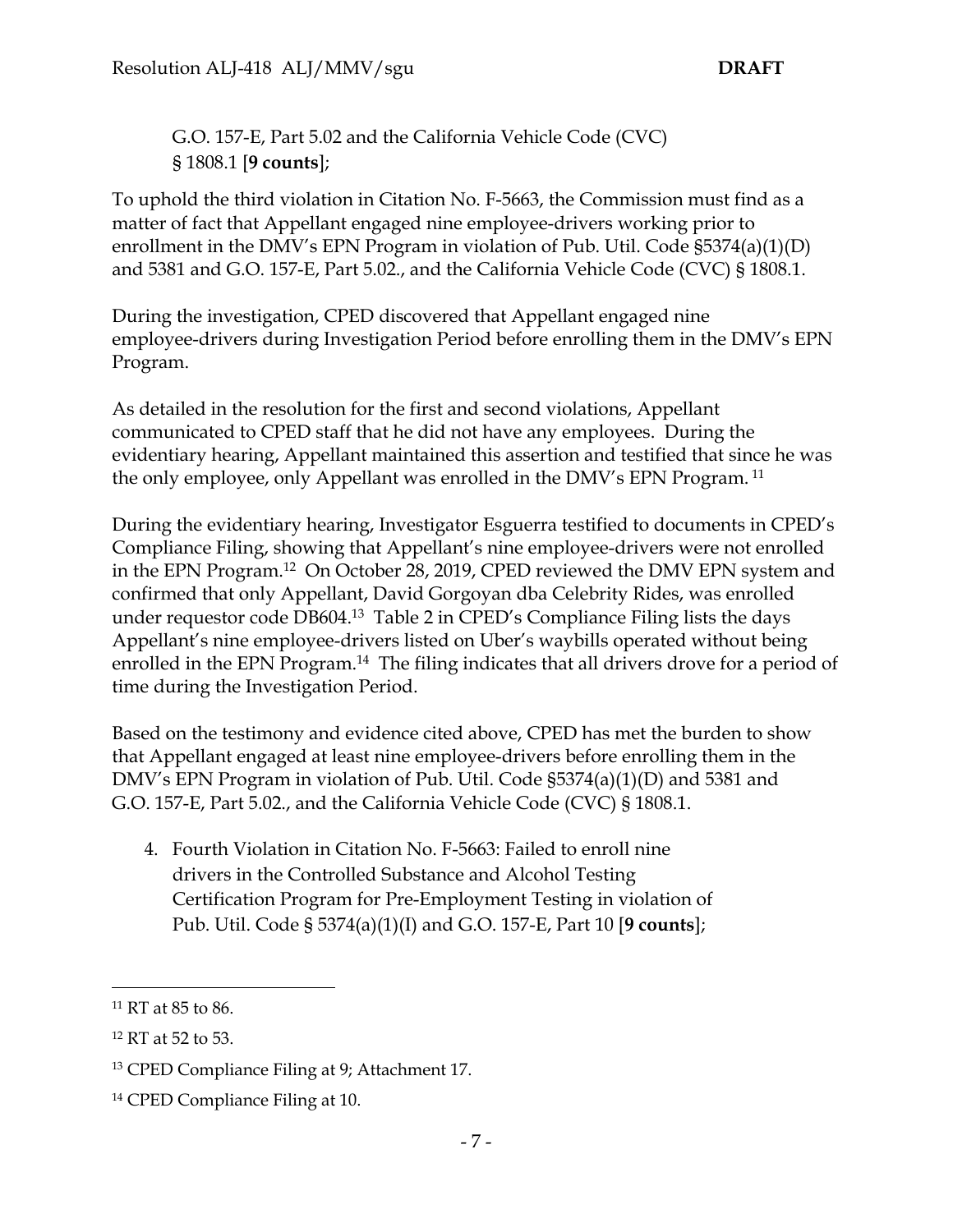To uphold the fourth violation in Citation No. F-5663, the Commission must find as a matter of fact that Appellant engaged nine employee-drivers prior to enrollment in the Controlled Substance and Alcohol Testing Certification Program for Pre-Employment Testing in violation of Pub. Util. Code § 5374(a)(1)(I) and G.O. 157-E, Part 10.

Through its investigation CPED determined that nine employee-drivers worked for Appellant prior to enrolling in the Controlled Substance and Alcohol Testing Certification Program.<sup>15</sup> The documents<sup>16</sup> indicated that drivers listed on Appellant's TCP with Uber drove to and from LAX during the Investigation Period. Table 2 in CPED's Compliance Filing shows that of the 10 employee-drivers listed, only Appellant, David Gorgoyan dba Celebrity Rides, was enrolled in the Program.

Based on the testimony and evidence cited to in CPED's filings, CPED has proven that Appellant engaged at least nine employee-drivers before enrolling them in the Controlled Substance and Alcohol Testing Certification Program in violation Pub. Util. Code §  $5374(a)(1)(I)$  and G.O. 157-E, Part 10. As such, the fourth violation in Citation No. F-5663 stands and nine counts are appropriate.

5. Fifth Violation: Failed to produce and provide access to records in violation of Pub. Util. Code §§ 5381 and 5389 and G.O. 157-E, Part 6.01 [**1 count**].

To uphold the fifth violation in Citation No. F-5663, the Commission must find as a matter of fact that Appellant failed to produce and provide access to records in violation of Pub. Util. Code §§ 5381 and 5389 and G.O. 157-E, Part 6.01.

At the evidentiary hearing, CPED's witnesses testified to correspondence included in CPED's filing indicating that Appellant failed to produce records in violation of Commission rules. On October 2, 2019, CPED Investigator Haydee Clarke sent an appointment letter for Appellant to appear at the Commission's Los Angeles office and produce records.<sup>17</sup> Investigator Esguerra confirmed that Appellant never produced the PL&PD insurance and workers' compensation records as required.<sup>18</sup>

At the hearing, Appellant maintained that he did not fail to produce the records, rather that it "does not concern" him because he was not required to have either PL&PD or

<sup>&</sup>lt;sup>15</sup> Compliance Filing at 10; Waybills provided by Uber and LAX vehicle records for Appellant's TCP number.

 $16$  Ibid.

<sup>17</sup> CPED Compliance Filing, Attachment 19.

<sup>18</sup> RT at 54, lines 16 to 25.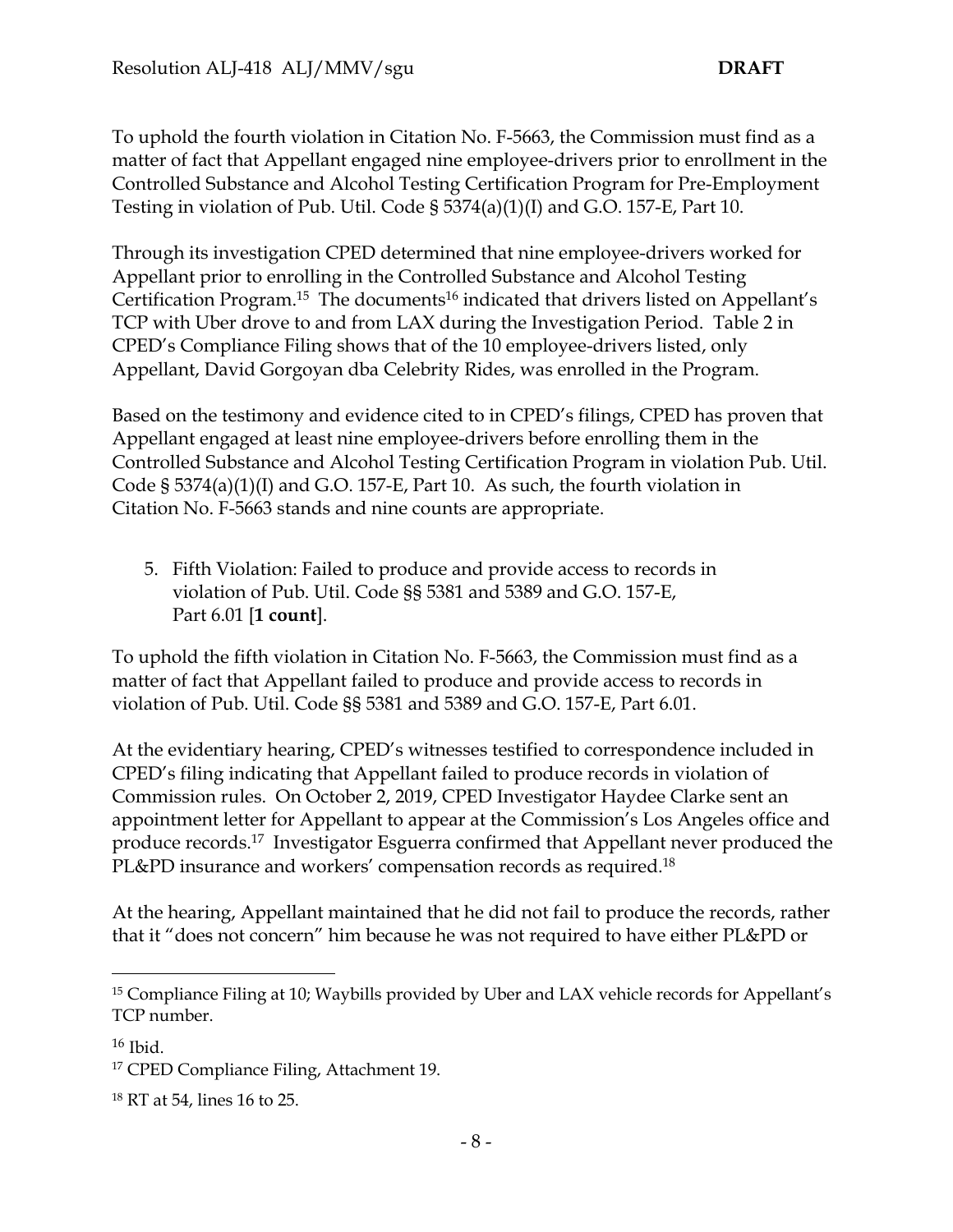workers' compensation policies.<sup>19</sup> As his only employee, Appellant contended that the State Farm ridesharing policy was sufficient for himself.<sup>20</sup>

CPED's Opening Brief explained that Appellant complied with Uber's requirements for TCPs that the Uber contracts with. In doing so, Appellant provided a list of drivers and evidence of an invalid AIG insurance policy.<sup>21</sup> Although CPED later determined the insurance policy was invalid, Appellant demonstrated no issue with providing requested records to Uber to contract with them.

As addressed above, the Commission finds that Appellant was subject to Commission requirements for TCPs by engaging employee-drivers. Accordingly, Appellant's claim that he didn't produce records because it "does not concern" him fails as a defense. Based on the testimony and evidence cited above, CPED has proven that Appellant failed to produce and provide access to records in violation of Pub. Util. Code §§ 5381 and 5389 and G.O. 157-E, Part 6.01, and the fifth violation stands.

#### ASSESMENT OF FINE

In assessing the reasonableness of the penalty accompanying citation number F-5663, we turn to D.98-12-075. In determining whether to impose a fine, and if so, at what level, the Commission will consider five factors: (1) the severity of the offense, (2) the person's or entity's conduct; (3) the person's financial resources; (4) precedent; and (5) the totality of the circumstances in furtherance of the public interest.

First as to severity of the offense, the size of the fine should be proportionate to the severity of the offense, based on the level of physical harm, harm to the regulatory process and the number and scope of violations. Here, Appellant operated as a charter-party carrier for a total of 331 days without PL&PD insurance and failed to enroll 9 employee drivers in the EPN Program. Due to the length of time and number of separate violations contained in Citation number F-5663, the \$20,000 penalty is proportionate to the 331 days of operation and nine employee drivers whom Appellant failed to provide proper insurance.

Second, we consider the entity's efforts to prevent, detect, and/or rectify the violation. While Appellant provided PL&PD insurance to the Commission in May 2019, CPED established that there was no record of insurance with Lloyd's of America, essentially proving Appellant falsified insurance records to the Commission. While Appellant

<sup>19</sup> RT at 99 lines 8 to 13.

<sup>20</sup> RT at 88 lines 8 to 24.

<sup>21</sup> CPED Compliance Filing at Attachment 16.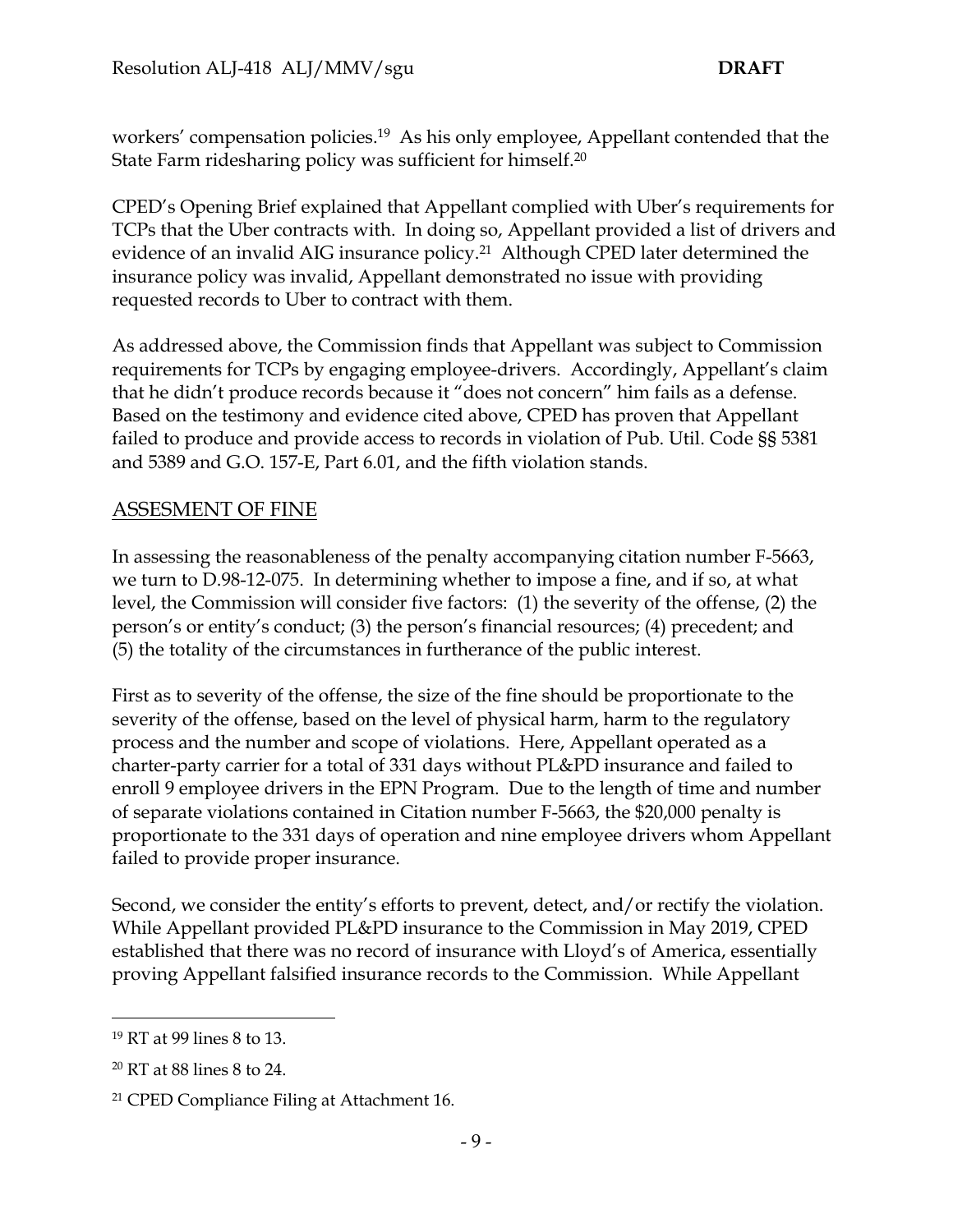tried to provide insurance, the fact he submitted fake insurance policies to the Commission to avoid suspension of his license does not show the Appellant tried to prevent or rectify the violation. Accordingly, the \$20,000 penalty is proportionate to the Appellant's conduct.

Third, we look to the person's financial resources. Appellant did not provide thorough accounting records in this proceeding. CPED provides waybills that we can surmise provided the Appellant with income during the investigation period. Given the Appellant sub-contracted nine employee drivers under his TCP number, we find the \$20,000 penalty to be within the Appellant's financial resources as a TCP operator.

Fourth, we consider Commission precedent. CPED consulted the range of fines assessed in several similar cases when setting the \$20,000 penalty and found the amount to be comparable to other charter-party carriers situated similarly. Considering the number of violations and to the degree the Appellant falsified information, we find the \$20,000 penalty to be reflective of the 359 above counts.

Fifth we turn to the totally of the circumstances in furtherance of the public interest. Here, Appellant provided his TCP and vehicles for drivers to use on public roadways, without obtaining the proper insurance. Considering the Appellant knowingly provided falsified documents and information to the Commission, the \$20,000 penalty is proportionate to deter further actions by this individual or other charter-party carriers similarly situated. We conclude the penalty contained in citation number F-5663 shall further the public interest by ensuring Appellant and other charter-party carriers meet their regulatory obligations under the Commission's jurisdiction.

# **SAFETY**

The Commission has broad authority to regulate charter-party carriers, particularly regarding safety concerns. (*See* for example, Pub. Util. Code §§ 451, 5382 and 5387.) The Commission is mindful that the statutory schemes under which this citation was issued in this case are intended to secure the safety of charter-party carrier passengers and the general public.

# **COMMENTS**

Pub. Util. Code § 311(g)(1) requires that a draft resolution be served on all parties and made available for to a public review and comment period of 30 days or more, prior to a vote of the Commission on the resolution. A copy of today's resolution was distributed for comment to the service list.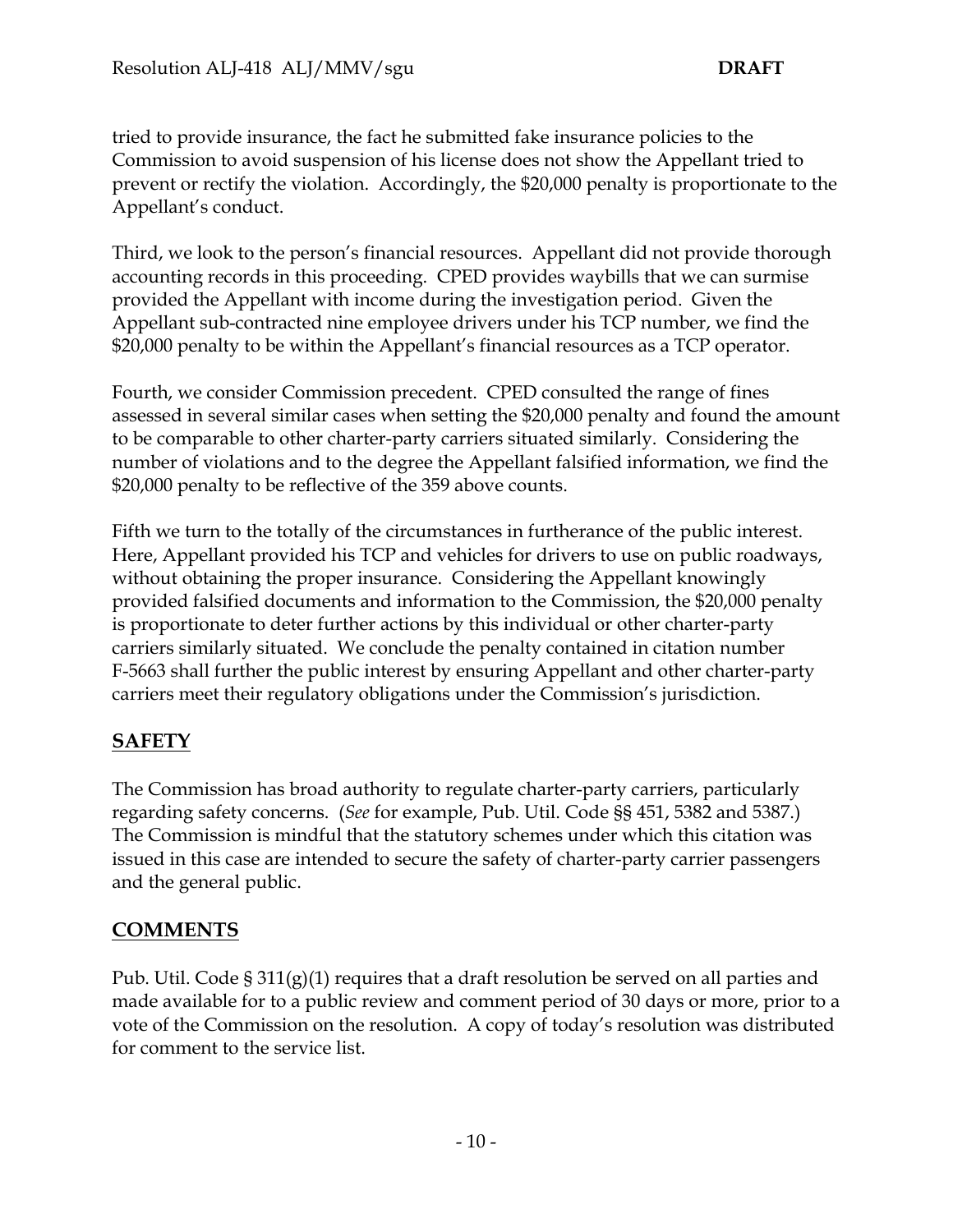Pursuant to Rule 14.5, comments on this draft Resolution are due within 20 days of the date that notice of this draft Resolution was posted in the Commission's daily calendar.

# **ASSIGNMENT OF PROCEEDING**

Margery Melvin is the assigned Administrative Law Judge for this citation appeal.

#### **FINDINGS AND CONCLUSIONS**

- 1. On May 17, 2019, Appellant submitted an invalid PL&PD policy.
- 2. On November 11, 2019, Lloyd's of America confirmed that that there was no record of Appellant's PL&PD insurance policy with the Lloyd's Market and that the National Association of Insurance Commissioners (NAIC) database did not recognize Appellant's NAIC number.
- 3. Appellant had nine employee-drivers use his TCP number.
- 4. Appellant operated as a charter-party carrier for a total of 331 days without PL&PD insurance coverage on file with the Commission in violation of Pub. Util. Code § 5391 and G.O. 115-G.
- 5. Appellant engaged at least nine employee-drivers without evidence of workers' compensation insurance in effect and on file with the Commission in violation of Pub. Util. Code § 5378.1.
- 6. Appellant engaged at least nine employee-drivers before enrolling them in the DMV's EPN Program in violation of Pub. Util. Code §5374(a)(1)(D) and 5381 and G.O. 157-E, Part 5.02., and the California Vehicle Code (CVC) § 1808.1.
- 7. Appellant engaged at least nine employee-drivers before enrolling them in the Controlled Substance and Alcohol Testing Certification Program in violation Pub. Util. Code § 5374(a)(1)(I) and G.O. 157-E, Part 10.
- 8. Appellant failed to produce records to the Commission in violation of Pub. Util. Code §§ 5381 and 5389 and G.O. 157-E, Part 6.01.

## Therefore**, IT IS ORDERED** that:

- 1. The violations and penalties in Citation F-5598 are sustained.
- 2. The Appeal of David Gorgoyan, doing business as (d/b/a) Celebrity Rides is denied.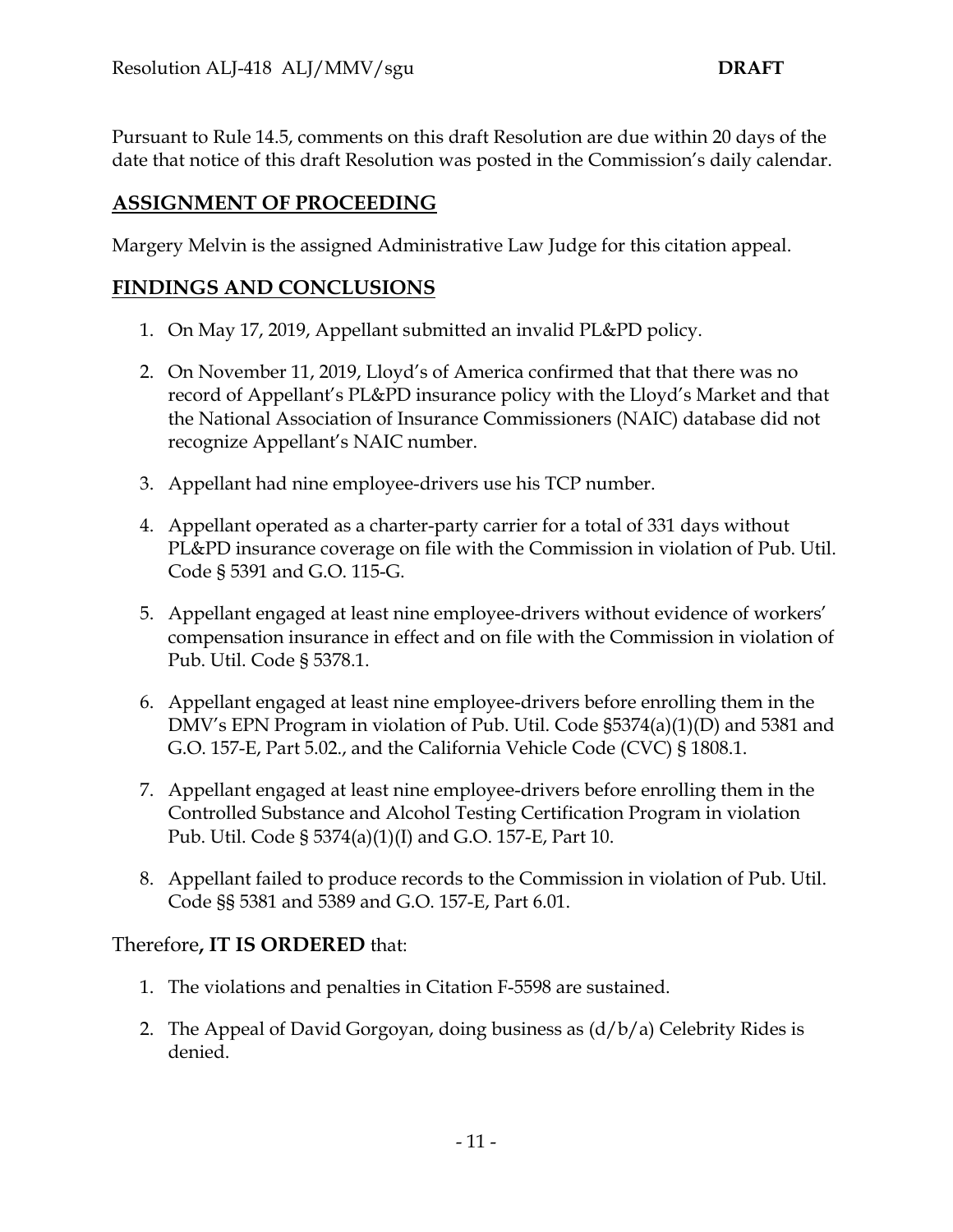- 3. David Gorgoyan, doing business as (d/b/a) Celebrity Rides shall pay a fine of \$20,000 by check or money order, payable to the State of California's General Fund and mailed or delivered to the Commission's Fiscal Office at 505 Van Ness Avenue, Room 3000, San Francisco, CA 94102 within 30 days of the effective date of this resolution. Celebrity Rides shall write on the face of the check or money order "For deposit to the General Fund per Resolution ALJ-418"
- 4. K.20-06-003 is closed.

This resolution is effective today.

I certify that the foregoing resolution was duly introduced, passed, and adopted at a conference of the Public Utilities Commission of the State of California held on \_\_\_\_\_\_\_\_\_\_\_\_\_\_\_\_\_\_, the following Commissioners voting favorably thereon:

> Rachel Peterson Executive Director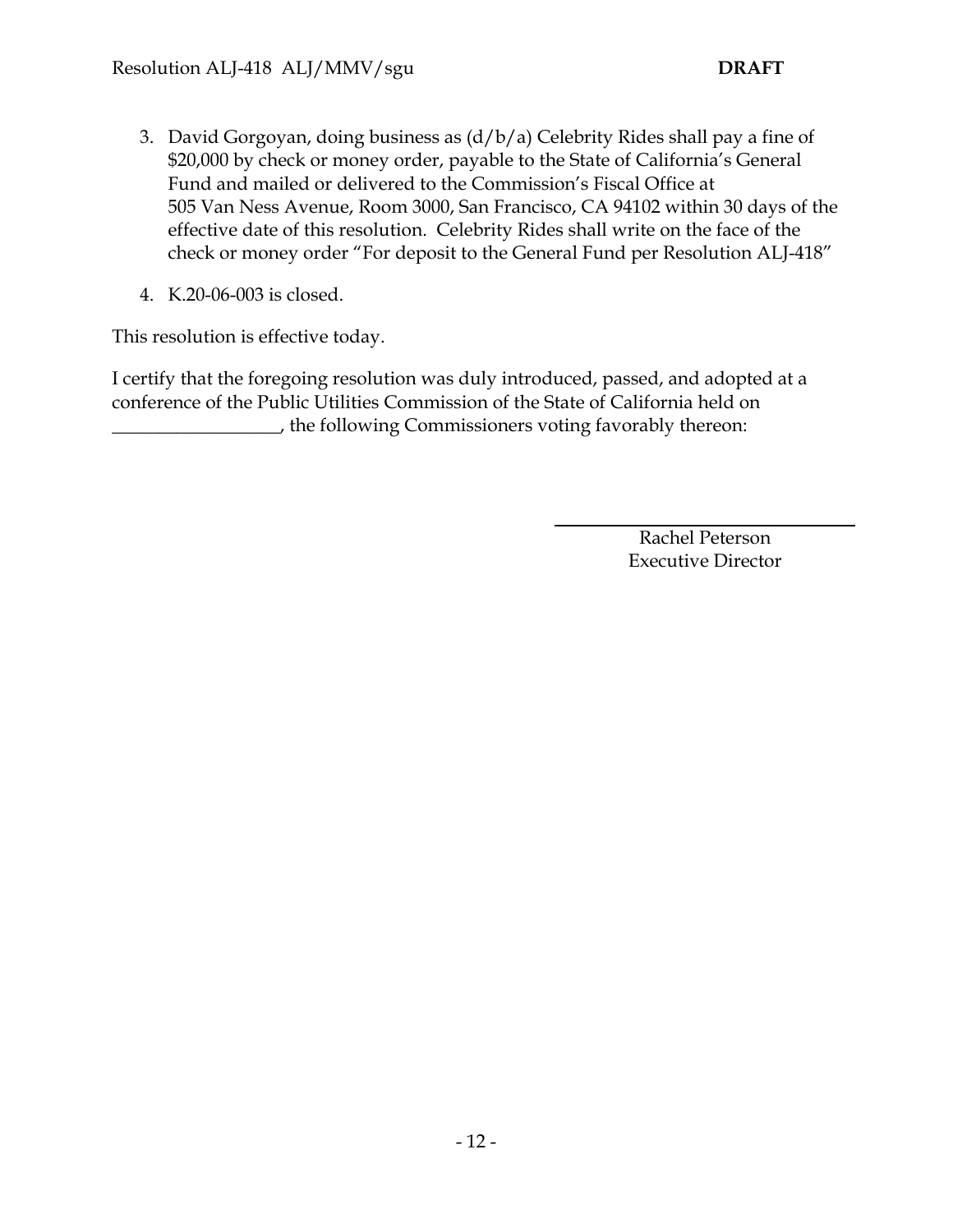## **BEFORE THE PUBLIC UTILITIES COMMISSION OF THE STATE OF CALIFORNIA**

RESOLUTION ALJ-418. Resolves K.20-06-003, the Appeal of David Gorgoyan, doing business as Celebrity Rides (PSG-5146, TCP 35518-B) from Citation Number F-5663.

# **INFORMATION REGARDING SERVICE**

I have electronically served all persons on the attached official service list who have provided an e-mail address for K.20-06-003.

Upon confirmation of this document's acceptance for filing, I will cause a copy of the filed document to be served by U.S. mail on all parties listed in the "Party" category of the official service list for whom no e-mail address is provided.

Dated June 16, 2022, at San Francisco, California.

 /s/ SHANE GUTTO Shane Gutto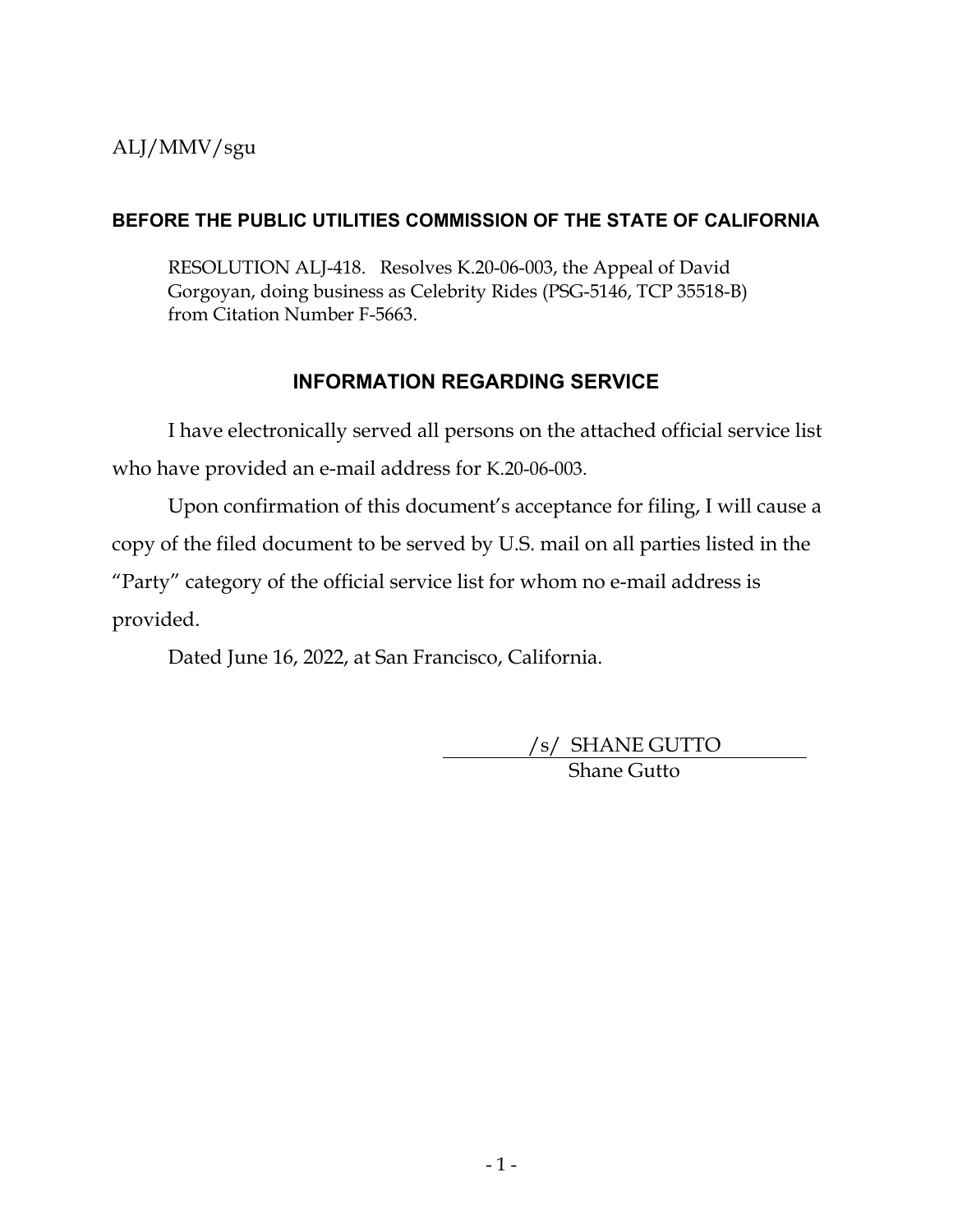# **N O T I C E**

Persons should notify the Process Office, Public Utilities Commission, 505 Van Ness Avenue, Room 2000, San Francisco, CA 94102, of any change of address to ensure that they continue to receive documents. You must indicate the proceeding number on the service list on which your name appears.

\* \* \* \* \* \* \* \* \* \* \* \* \* \* \* \* \* \* \* \* \* \* \* \* \* \* \* \* \* \* \* \* \* \* \* \* \* \* \* \* \* \* \* \* \* \*

The Commission's policy is to schedule hearings (meetings, workshops, etc.) in locations that are accessible to people with disabilities. To verify that a particular location is accessible, call: Calendar Clerk (415) 703-1203.

If specialized accommodations for the disabled are needed, e.g., sign language interpreters, those making the arrangements must call the Public Advisor at (415) 703-2074 or TDD# (415) 703-2032 five working days in advance of the event.